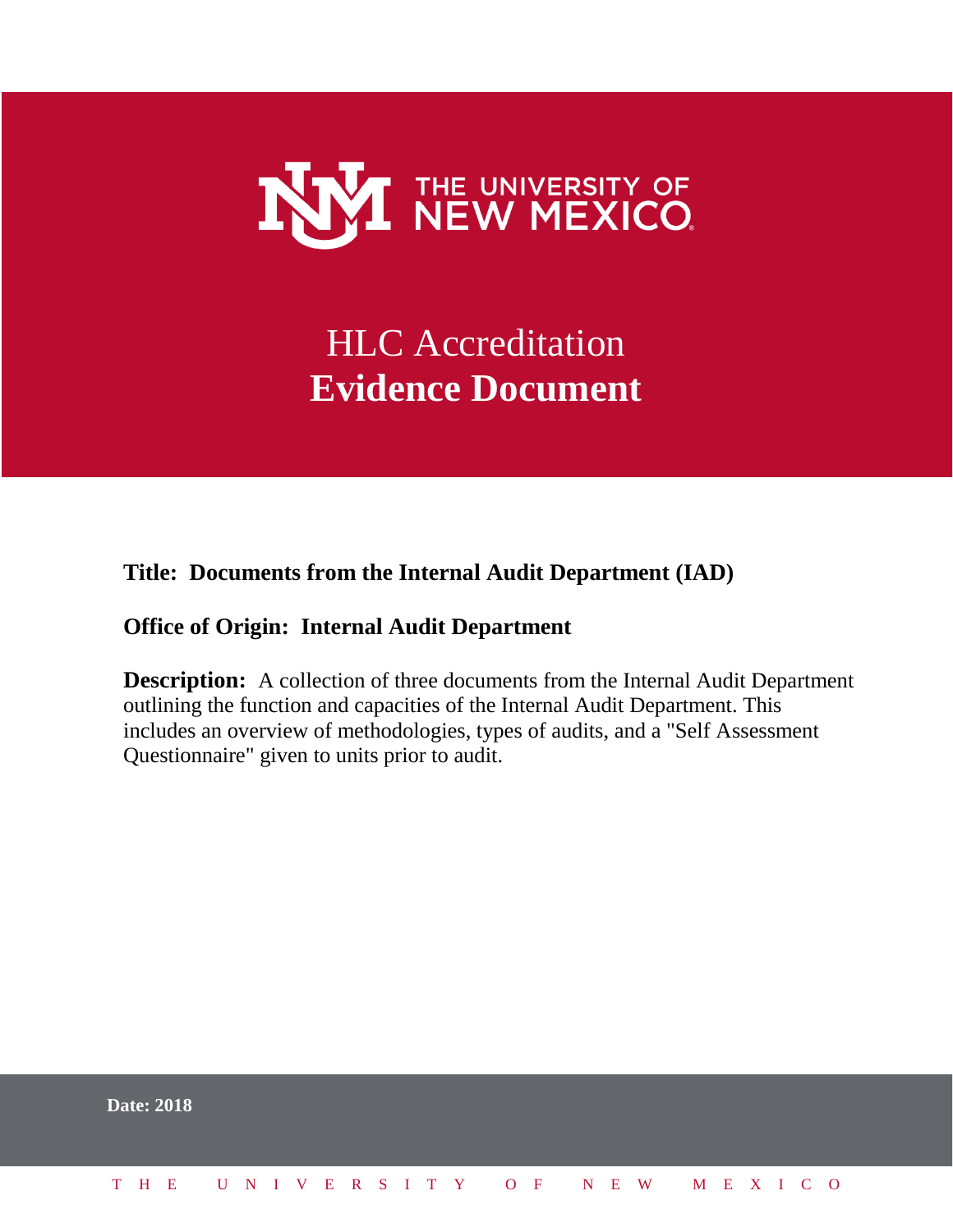#### **Internal Audit Department Risk Assessment Methodology**

The UNM Internal Audit Department (Internal Audit) works with management to create a riskconscious climate and a risk-based audit plan that focuses its priorities on those areas where risks and material exposure is greatest. Internal Audit uses a risk assessment methodology to select University colleges, schools, centers, branches, departments, and programs ("Units") that will be included in the five-year audit plan.

**Auditable units –** Auditable units are developed based on the University strategic goals, objectives, financial and key operational systems, organizational structure, significant University processes, and topics of the Association of College & University Auditors (ACUA) surveys. Core audit areas identify those business operations whose key controls are relied on day in and day out for the business of the University to be carried out. In addition to the functional areas, the Units are primarily selected at "Level 3" or "Level 5" organizations on the University of New Mexico Organizational Reporting Structure.

**Audit universe –** Audit universe is the compilation of the auditable units. The audit universe serves as the source from which a five-year audit plan and the annual audit schedule can be prepared. The universe will be periodically revised to reflect changes in the overall risk profile.

Internal Audit evaluates overall risk assessment of each individual Unit based on "Likelihood" and "Impact." "Likelihood" is the probability that non-compliance, misstatement, or fraud may occur within the Unit considering the Unit's internal controls in place. "Impact" represents the effect a single occurrence of the risk will have upon the successful achievement of the Unit's goals and objectives.

Internal Audit identifies various factors that may affect "Likelihood" and/or "Impact" that contribute to a rating system of the overall risk assessments. Selected factors are described below:

**Risk Assessment Questionnaire:** Internal Audit distributes a risk assessment questionnaire to the head of each of the Units included in our University-wide risk assessment. The questionnaire includes a number of selected risk questions that are selfassessed by each Unit, and several open ended questions for each Unit to identify any additional risks or concerns that may exist. The questionnaire presents several possible risk areas throughout the Unit, and requests that the recipient rank the risks based on their perceived likelihood of the risk occurring, and the impact of the risk on the Unit.

**Complaints:** Internal Audit considers number of complaints received from prior years related to the Unit.

**ACUA high risk area:** Internal Audit reviews the Unit that encompasses components that were identified by ACUA as high risk areas.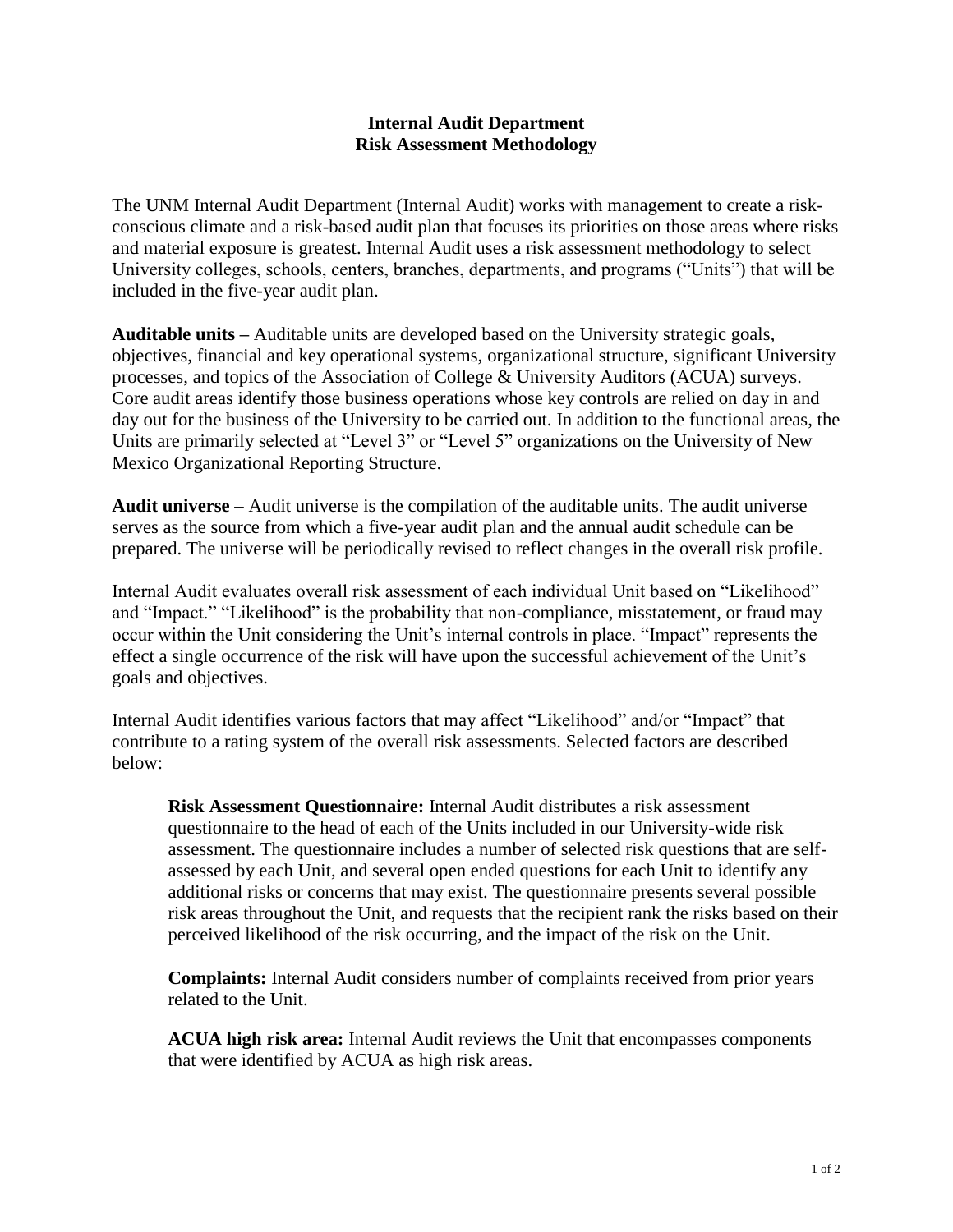**Discussions with University Officials:** Internal Audit discusses with selected University officials to determine if they have any specific risks and/or concerns related to any college, school, branch, center, department, or program that reports to them.

**Size and Significance**: The size of the Unit based on annual expenses and/or transaction volume, and the significance of their operations.

Upon completion of the University-wide risk assessment, Internal Audit proposes a five-year audit plan to the UNM Board of Regents' Audit and Compliance Committee for its review and approval. Internal Audit will revisit the five-year audit plan on an annual basis. Any new information brought to the Internal Audit Department's attention will be considered for future audit plans.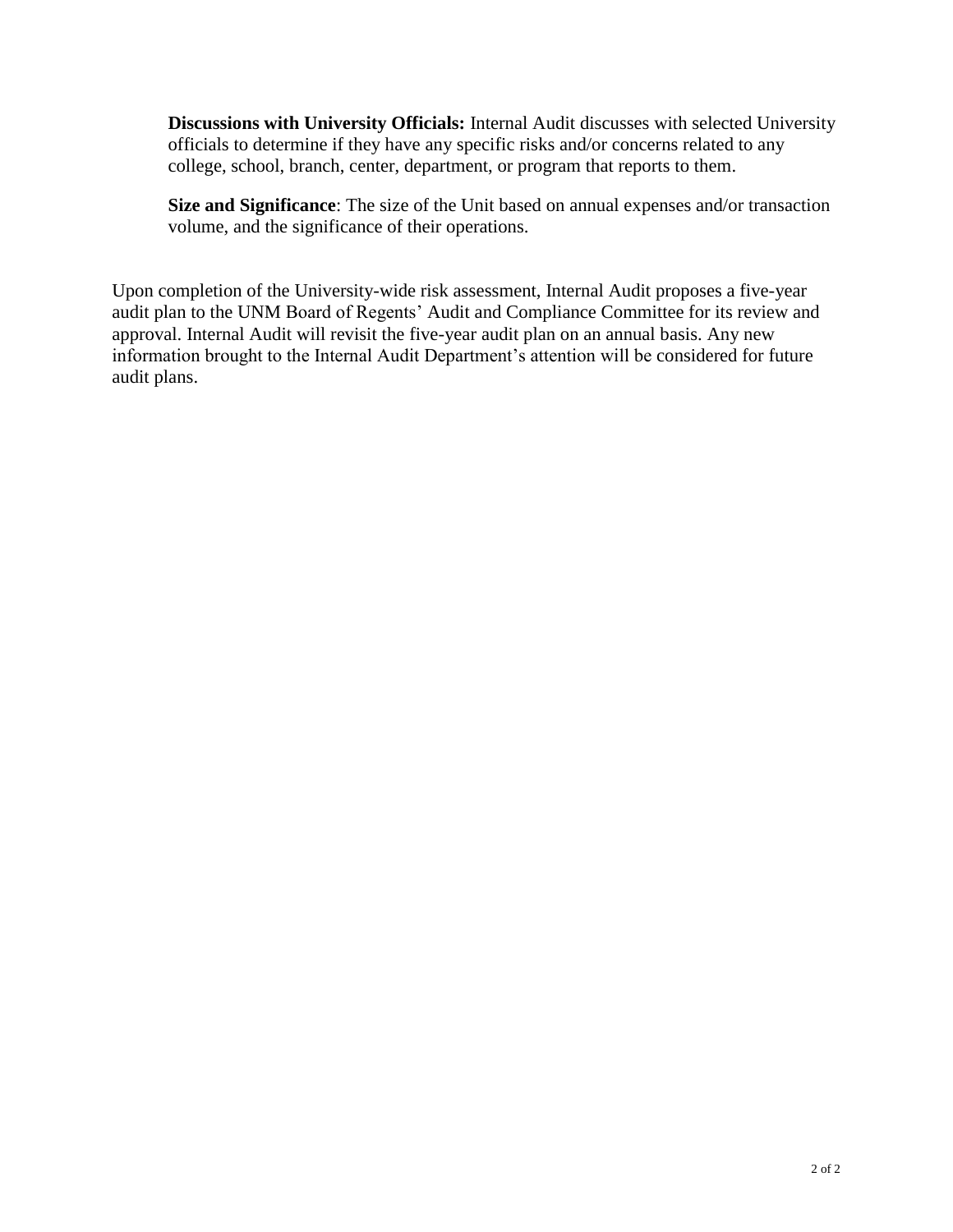## **INTERNAL AUDITING**

Each fiscal year, the Internal Audit Department develops the annual Audit Plan and presents it to the Audit and Compliance Committee for its review and approval. This Audit Plan is primarily based on a University-wide risk assessment. The objectives of each audit are based upon the initial objectives in the annual Audit Plan, the perceived needs of the function, department, school, and college, and preliminary risk assessment performed by the internal auditor.

Audits are categorized into the following common areas:

## **MANAGEMENT AND PERFORMANCE AUDITS**

This type of audit focuses on evaluating whether an organization is achieving its goals and objectives regarding efficiency and effectiveness of its operations based on criteria or metrics determined. The goals of the evaluation are to improve operations, performance and optimize resources allocation.

## **COMPLAINCE AUDITS**

Compliance audits are the review of organization's financial and operating controls to determine if an organization complies with applicable requirements of provisions of laws, regulations, standards, rules, contracts or grant agreements, and/or University policies and procedures.

## **INFORMATION TECHNOLOGY AUDITS**

The Internal Audit Department conducts audits of information systems organizations, installations, and computerized applications. These audits evaluate the quality of the controls over the University's assets, the effective use of data processing resources, and adherence to management policies. Information Technology audits encourage the design and implementation of adequate controls over computer applications and the computing environments in which they are used.

### **SPECIAL REQUESTS**

The Internal Audit Department will conduct an audit based on a request from the Management or the Board of Regents. These special requests may result from concerns about a program, function or account. These audits address specific objectives relating to the concerns.

## **FRAUD AUDITS**

Fraud audits are initiated from irregularities identified during routine audit work, management who find fraud in their organizations, and complaints from various sources including the University Hotline.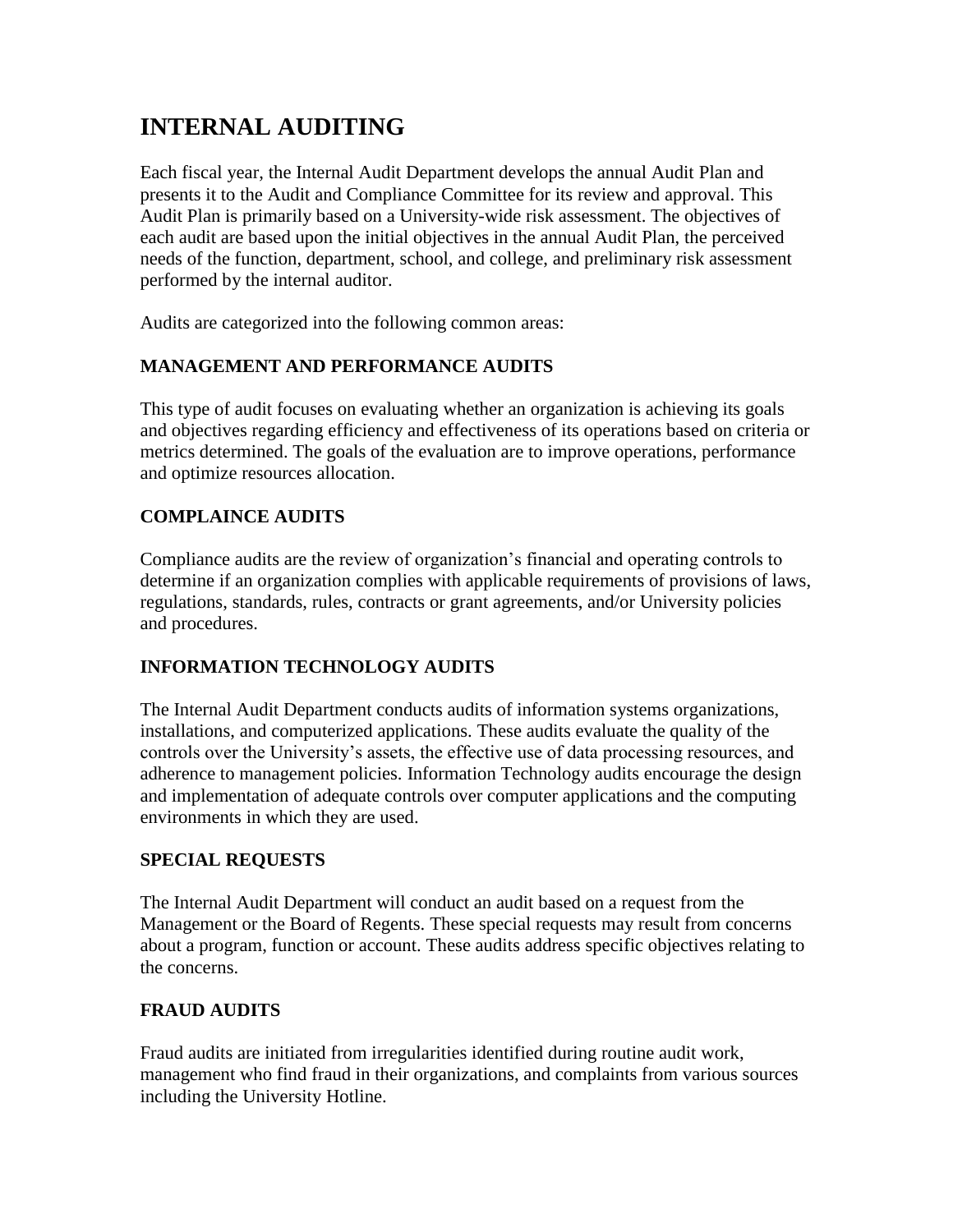**Purpose:** To gain an adequate understanding of your department or program's operations, priorities, and challenges, we need the following information. This short selfassessment has been designed to obtain input from you so that Internal Audit can effectively determine the correct level and areas of focus of their activity in the upcoming audit of your area. Your input is important and appreciated. Please return this questionnaire as soon as possible, but no later than **XXXX**.

Area:\_\_\_\_\_\_\_\_\_\_\_\_\_\_\_\_\_\_\_\_\_\_\_\_\_\_ Responsible Party:\_\_\_\_\_\_\_\_\_\_\_\_\_\_\_\_\_\_\_\_\_\_\_\_\_\_\_\_\_\_\_

## **Section A - Organization**

**1)** Whom do you report to, and, how does your organization fit into the overall University operations?

**2)** What is your *mission statement*? (May attach separately.)

**3)** Please describe the *key business processes* (this would include your *significant programs, areas of emphasis, and activities*) within your area.

**4)** Please describe your *key business objectives* and *current goals*.

**5)** Please list the *specific objectives* within your area.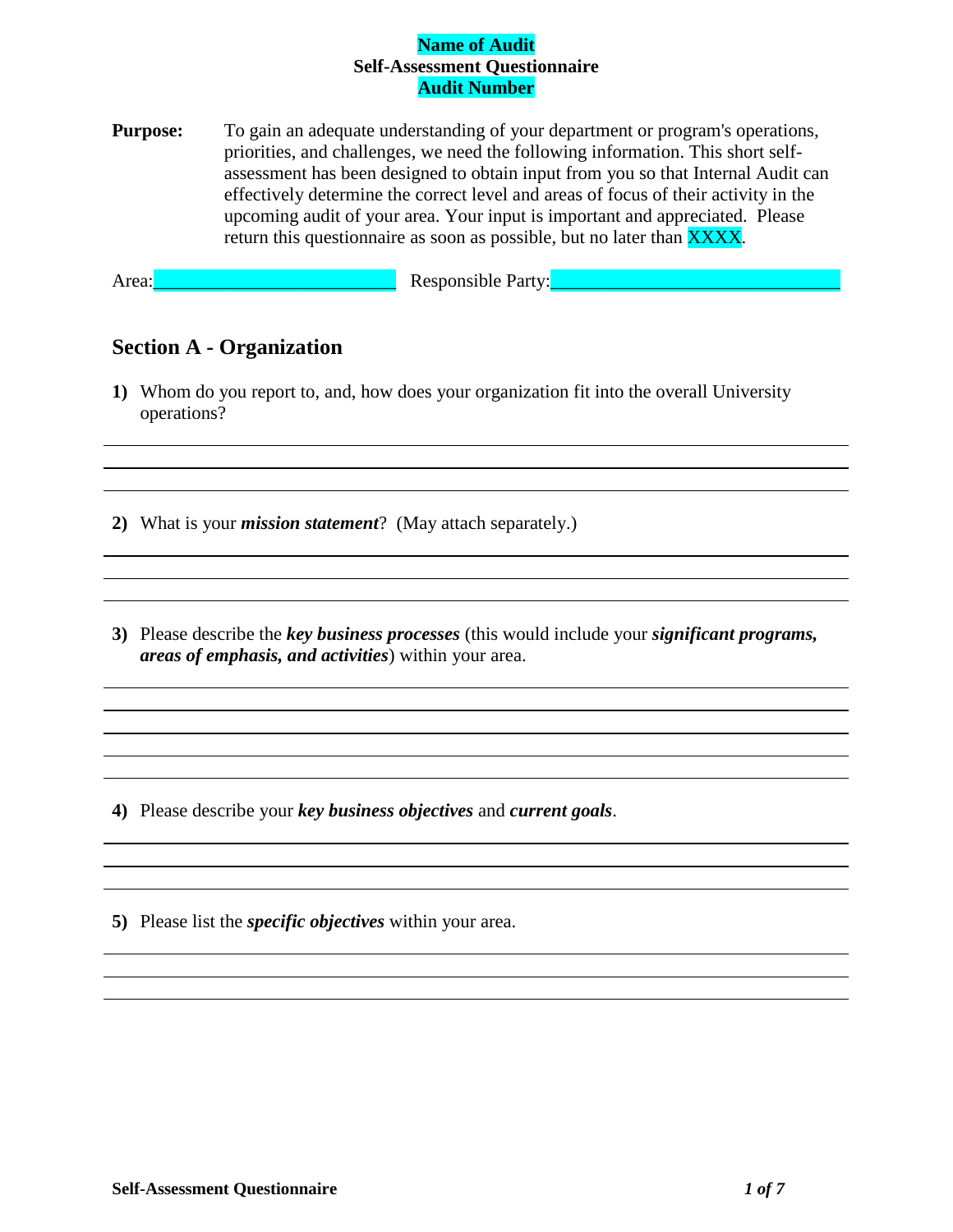- **6)** Do you have a written *departmental Policies and Procedures Manual*? (Circle One) Yes No (Please have copy available) Comments:
- **7)** Who is responsible for keeping this Policies and Procedures manual *up-to-date*?

**8)** What are the *key information systems utilized* in your area?

- **9)** Please describe the *key performance measures* you use to monitor the effectiveness/efficiency of your processes.
- **10)** Please describe the *key means of communication* you use to inform other departments of activities/issues occurring in your area.

**11)** Please list the *key personnel* and their major areas of responsibility.

- **12)** Please list any *applicable laws and/or regulations* that apply specifically to your area.
- **13)** Please describe the *key business risks* that exist in your area (i.e., risks that may prevent you from achieving your objectives or may result in inappropriate or ineffective use of University assets).

**<sup>14)</sup>** Please describe the *key internal controls* (management and financial) that you believe exist in your area (i.e. How do you control the major activities, output, etc., in your area? What controls do you have to mitigate the key risks?).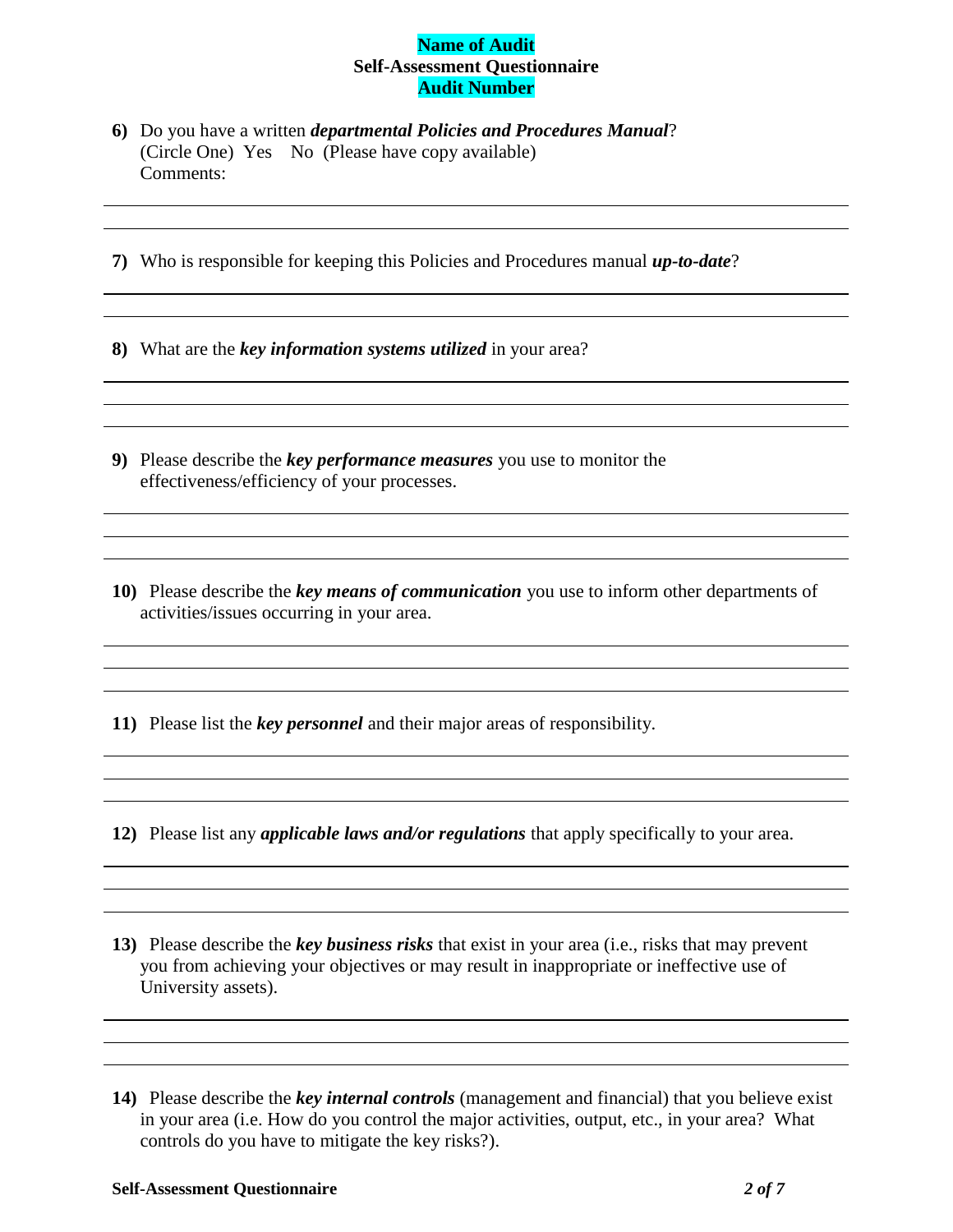**15)** Are there any areas that you would like Internal Audit to specifically review (i.e. areas of immediate control concern or inefficient process)?

## **Section B - Issues**

**In order for our office to perform an audit that adequately addresses any issues that you are presently aware of, please answer the following questions as completely as possible.**

- **1)** Are you aware of any violations of University policies or procedures? If yes, provide an explanation.
- **2)** Are you aware of any violations of any State statutes or Federal regulations? If yes, provide an explanation.
- **3)** Are you aware of any operational, control, or procedural problems? How do you monitor these?
- **4)** Have there been any major changes in (if yes, provide an explanation): **a)** Personnel, programs, systems, and/or policies and procedures?
	- **b)** Responsibilities regarding the regulatory environment?
- **5)** Have there been any activities that could be perceived as improper, or have you noticed any unusual transactions or events? If yes, provide an explanation. Such as:
	- **a)** Thefts of funds or property
	- **b)** Fraud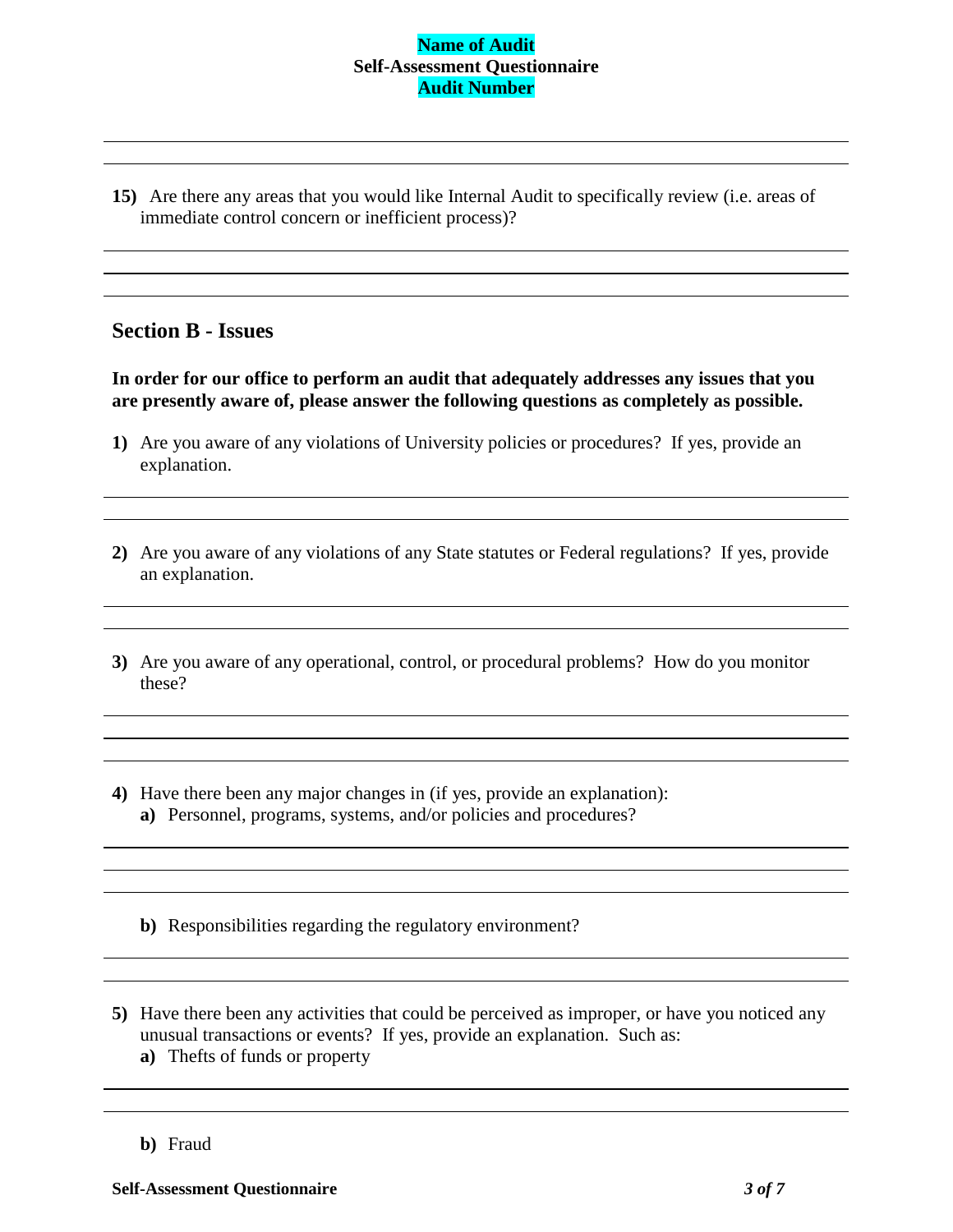- **c)** Questionable procurements
- **d)** Employees who have developed too close a relationship with a vendor, or other conflict of interest situations
- **e)** Contract violations or other non-compliance by vendors

<u> 1989 - Johann Stoff, fransk politik (d. 1989)</u>

- **6)** Describe your budgetary control system and how it is monitored.
- **7)** What reports do you generate on a regular basis and how are these used? What variations/exceptions do you find?
- **8)** Who is responsible for equipment/capital assets, and is an annual inventory done?
- **9)** Do you have an individual responsible for computer equipment, software purchases, and/or licensing? Do you have any concerns in this area?

**10)** Do you handle any revenues, cash, and/or checks? If so, for what and who is responsible?

**11)** If you handle credit card transactions how to ensure compliance with "Credit Card Processing" Policy 7215 and Section 3.2.4 "Cash Management" Policy 7200, UAPPM.

\_\_\_\_\_\_\_\_\_\_\_\_\_\_\_\_\_\_\_\_\_\_\_\_\_\_\_\_\_\_\_\_\_\_\_\_\_\_\_\_\_\_\_\_\_\_\_\_\_\_\_\_\_\_\_\_\_\_\_\_\_\_\_\_\_\_\_\_\_\_\_\_\_\_\_ \_\_\_\_\_\_\_\_\_\_\_\_\_\_\_\_\_\_\_\_\_\_\_\_\_\_\_\_\_\_\_\_\_\_\_\_\_\_\_\_\_\_\_\_\_\_\_\_\_\_\_\_\_\_\_\_\_\_\_\_\_\_\_\_\_\_\_\_\_\_\_\_\_\_\_ \_\_\_\_\_\_\_\_\_\_\_\_\_\_\_\_\_\_\_\_\_\_\_\_\_\_\_\_\_\_\_\_\_\_\_\_\_\_\_\_\_\_\_\_\_\_\_\_\_\_\_\_\_\_\_\_\_\_\_\_\_\_\_\_\_\_\_\_\_\_\_\_\_\_\_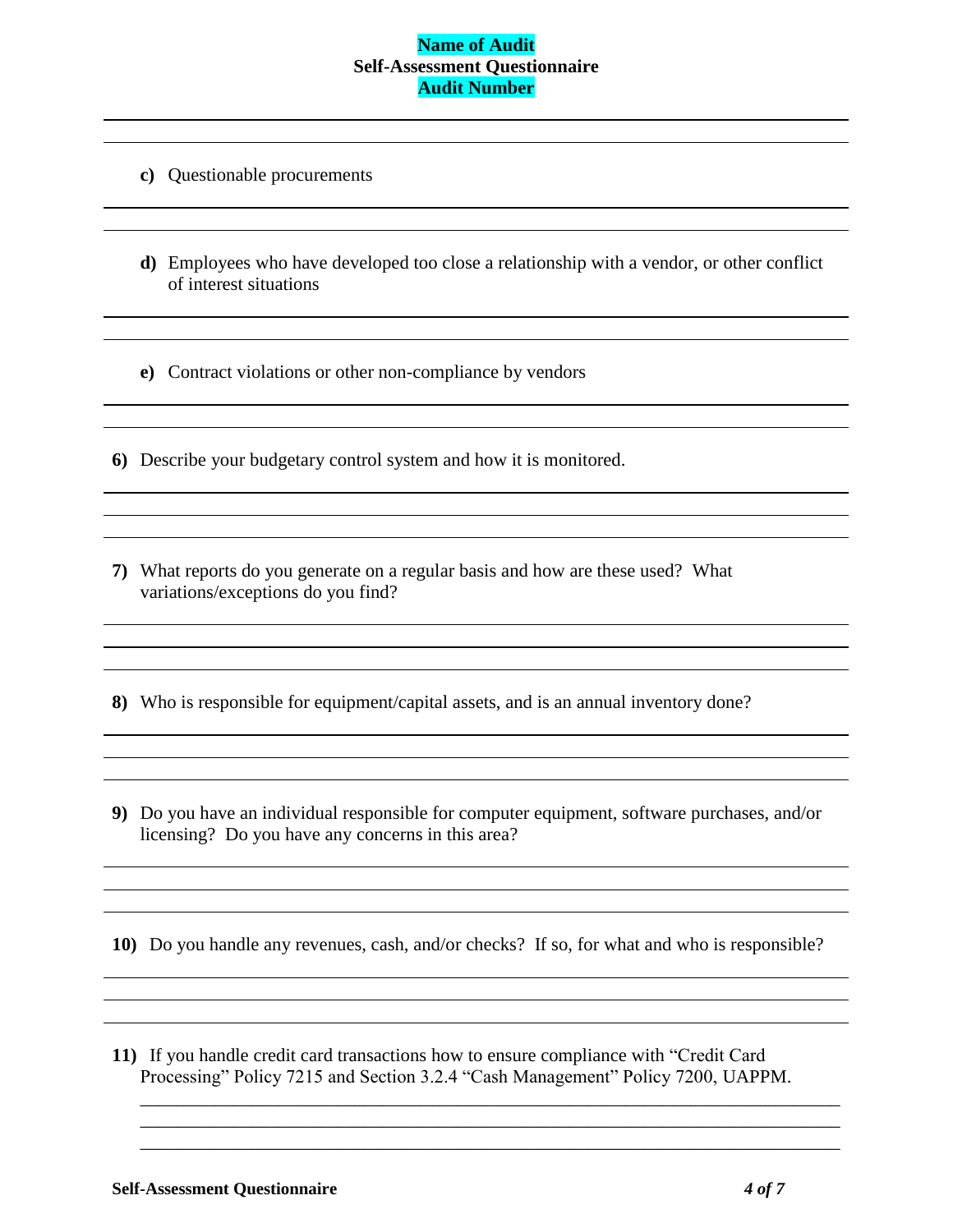\_\_\_\_\_\_\_\_\_\_\_\_\_\_\_\_\_\_\_\_\_\_\_\_\_\_\_\_\_\_\_\_\_\_\_\_\_\_\_\_\_\_\_\_\_\_\_\_\_\_\_\_\_\_\_\_\_\_\_\_\_\_\_\_\_\_\_\_\_\_\_\_\_\_\_

**12)** Do you have any accounts receivable or accounts payable? Are they handled separately or within the University system? Who is responsible for these areas?

**13)** Are there any material liabilities or other transactions not properly recorded? If yes, provide an explanation.

**14)** Does the department, college, and/or program have any financial relationships/ responsibilities with external organizations (i.e. booster groups, fundraising organizations, and/or alumni groups)? If yes, provide an explanation.

<u> 1980 - Johann Stoff, deutscher Stoff, der Stoff, der Stoff, der Stoff, der Stoff, der Stoff, der Stoff, der S</u>

\_\_\_\_\_\_\_\_\_\_\_\_\_\_\_\_\_\_\_\_\_\_\_\_\_\_\_\_\_\_\_\_\_\_\_\_\_\_\_\_\_\_\_\_\_\_\_\_\_\_\_\_\_\_\_\_\_\_\_\_\_\_\_\_\_\_\_\_\_\_\_\_\_\_\_

 $\mathcal{L}_\text{max} = \mathcal{L}_\text{max} = \mathcal{L}_\text{max} = \mathcal{L}_\text{max} = \mathcal{L}_\text{max} = \mathcal{L}_\text{max} = \mathcal{L}_\text{max} = \mathcal{L}_\text{max} = \mathcal{L}_\text{max} = \mathcal{L}_\text{max} = \mathcal{L}_\text{max} = \mathcal{L}_\text{max} = \mathcal{L}_\text{max} = \mathcal{L}_\text{max} = \mathcal{L}_\text{max} = \mathcal{L}_\text{max} = \mathcal{L}_\text{max} = \mathcal{L}_\text{max} = \mathcal{$ 

**15)** How does your department protect private employee and/or student information?

**16)** Are you completing Performance Reviews for all employees?

(Circle one) Yes No Comments:

\_\_\_\_\_\_\_\_\_\_\_\_

**17)** Does someone in your department ensure employees are in compliance with mandatory training (such as Preventing Sexual Harassment, Conflict of Interest, Cash Management, Grants Management)? If so, who?

\_\_\_\_\_\_\_\_\_\_\_\_\_\_\_\_\_\_\_\_\_\_\_\_\_\_\_\_\_\_\_\_\_\_\_\_\_\_\_\_\_\_\_\_\_\_\_\_\_\_\_\_\_\_\_\_\_\_\_\_\_\_\_\_\_\_\_\_\_\_\_\_\_\_\_ \_\_\_\_\_\_\_\_\_\_\_\_\_\_\_\_\_\_\_\_\_\_\_\_\_\_\_\_\_\_\_\_\_\_\_\_\_\_\_\_\_\_\_\_\_\_\_\_\_\_\_\_\_\_\_\_\_\_\_\_\_\_\_\_\_\_\_\_\_\_\_\_\_\_\_

the control of the control of the control of the control of the control of the control of the control of the control of the control of the control of the control of the control of the control of the control of the control

\_\_\_\_\_\_\_\_\_\_\_\_\_\_\_\_\_\_\_\_\_\_\_\_\_\_\_\_\_\_\_\_\_\_\_\_\_\_\_\_\_\_\_\_\_\_\_\_\_\_\_\_\_\_\_\_\_\_\_\_\_\_\_\_\_\_\_\_\_\_\_\_\_\_\_ \_\_\_\_\_\_\_\_\_\_\_\_\_\_\_\_\_\_\_\_\_\_\_\_\_\_\_\_\_\_\_\_\_\_\_\_\_\_\_\_\_\_\_\_\_\_\_\_\_\_\_\_\_\_\_\_\_\_\_\_\_\_\_\_\_\_\_\_\_\_\_\_\_\_\_

**<sup>18)</sup>** Are your employees encouraged to attend EOD/training on payroll, accounting, civil rights, Banner, etc.?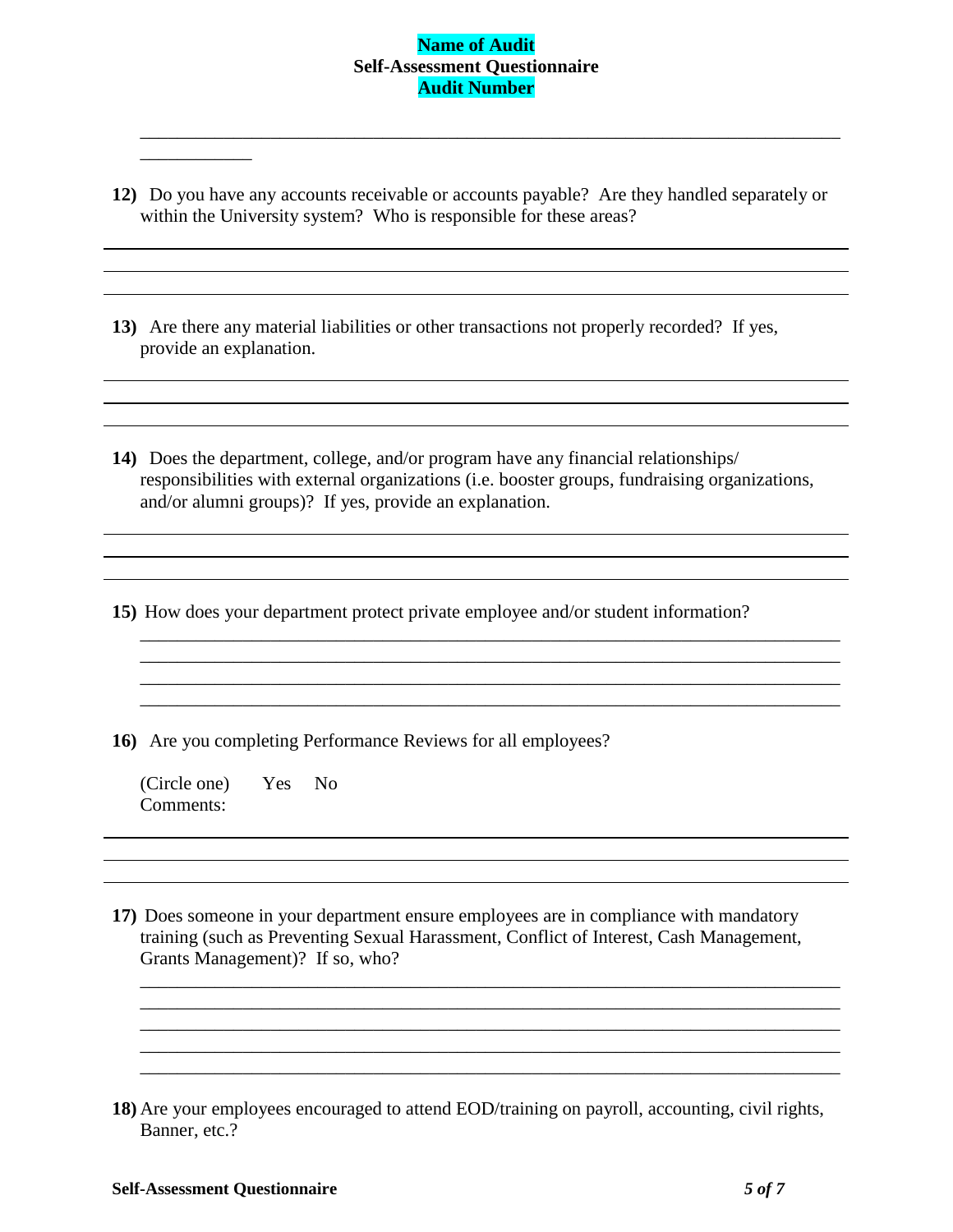- **19)** In the past year, have there been any charges of discrimination, harassment, or other violations of personnel rules? If yes, provide an explanation.
- **20)** Have there been any "forced placements" or other positions created or filled outside of the normal process? If yes, provide an explanation.
- **21)** Have your employees sent any written memos or other documentation communicating problems or concerns in their areas to management or individuals outside the department? If yes, provide an explanation.
- **22)** Are your employees familiar with the Whistleblower Policy?

(Circle one) Yes No Comments:

**23)** What is your process for communicating and dealing with problems in your organization?

**24)** Are there any scheduled vacations or other conflicts with personnel in key positions that could hamper the audit? If yes, provide an explanation.

**25)** Are there any significant legal actions pending? If yes, provide an explanation.